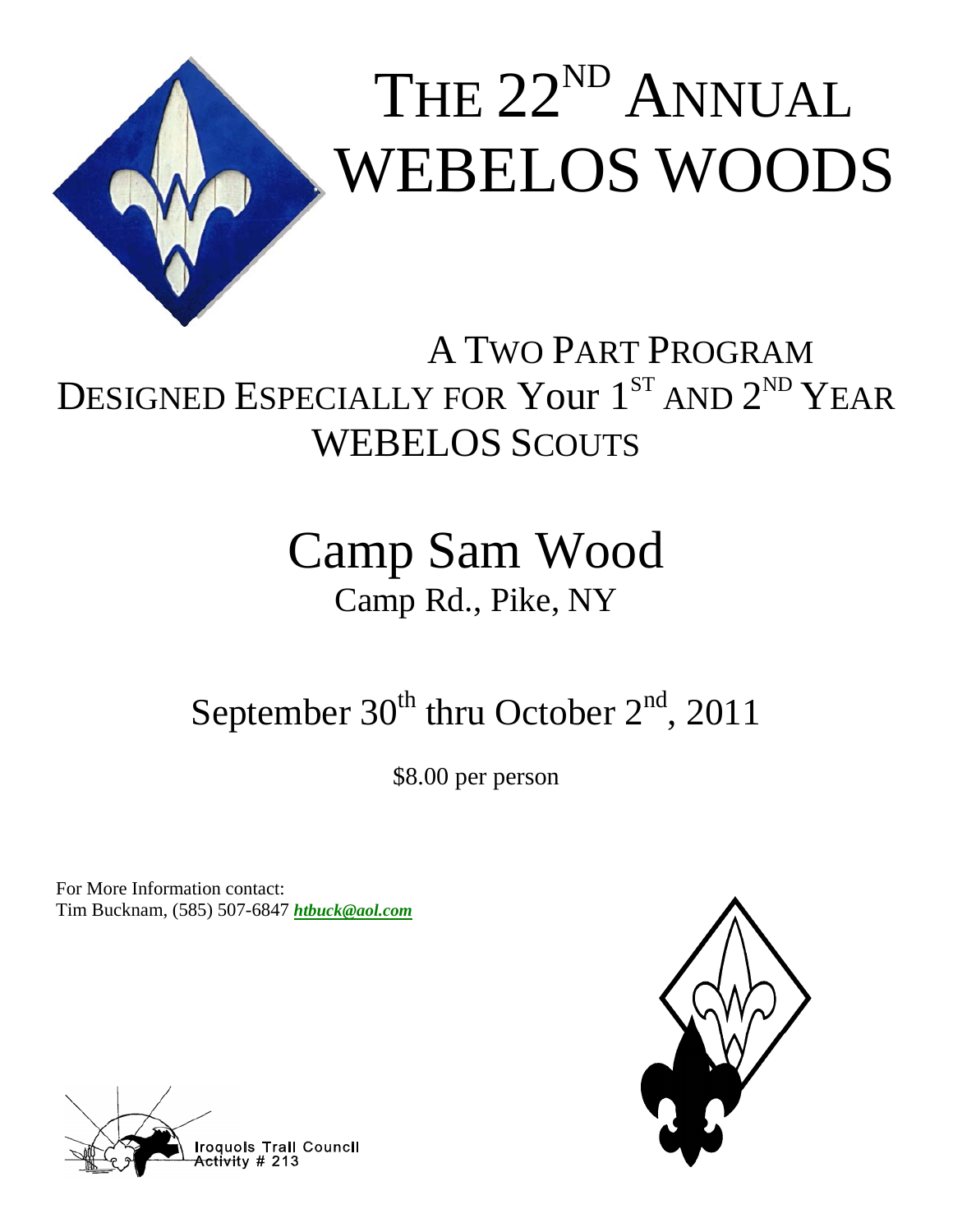## The Program:

#### **1st Year Webelos** *(Taught by Boy Scouts, Scouters and experienced adults)*

The following activity badges will have a great deal of their requirements worked on but they may not necessarily be completed at this event:

**Athlete Readyman Engineer Naturalist Forester Citizen** 

They will also be accomplishing requirements for the **Outdoorsman Badge** by attending this event.

**2nd Year Webelos** *(Taught by experienced Boy Scouts)*

All sessions are designed to introduce second year WEBELOS Scouts to the things they will be learning as Boy Scouts. This weekend can be used to meet the "Attend a Boy Scout Activity" requirement for the Arrow of Light.

### **Fire Building Woods Tools Ropes, Knots & Splices Find Your Way Cooking in Camp Let's Go Camping!**

### The Tentative Schedule:

Friday, September 30<sup>th</sup>

| $4:30$ p.m.             | Registration Opens in the new Trading Post (Please, no earlier!)          |  |
|-------------------------|---------------------------------------------------------------------------|--|
| $9:00$ p.m.             | Leader's meeting in dining hall for group breakdowns & other information. |  |
| $10:30$ p.m.            | <b>Quiet Time in Camp</b>                                                 |  |
| Saturday, October $1st$ |                                                                           |  |
| $7:00$ a.m.             | Rise & Shine                                                              |  |
| $8:00$ a.m.             | Registration re-opens @ Trading Post for late arrivals & day campers      |  |
| $8:30$ a.m.             | Flags & Opening Ceremony                                                  |  |
| $9:00 - 11:50$          | Morning sessions                                                          |  |
| $12:00 - 1:20$ p.m.     | Lunch in campsites                                                        |  |
| $1:30 - 4:20$ p.m.      | Afternoon sessions                                                        |  |
| $7:00$ p.m.             | Scout Vespers service                                                     |  |
| 7:30 to 8:30            | Flag Retirement Ceremony & Campfire Program                               |  |
| $10:30$ p.m.            | Quiet Time in Camp                                                        |  |
|                         |                                                                           |  |

Sunday, October 2<sup>nd</sup>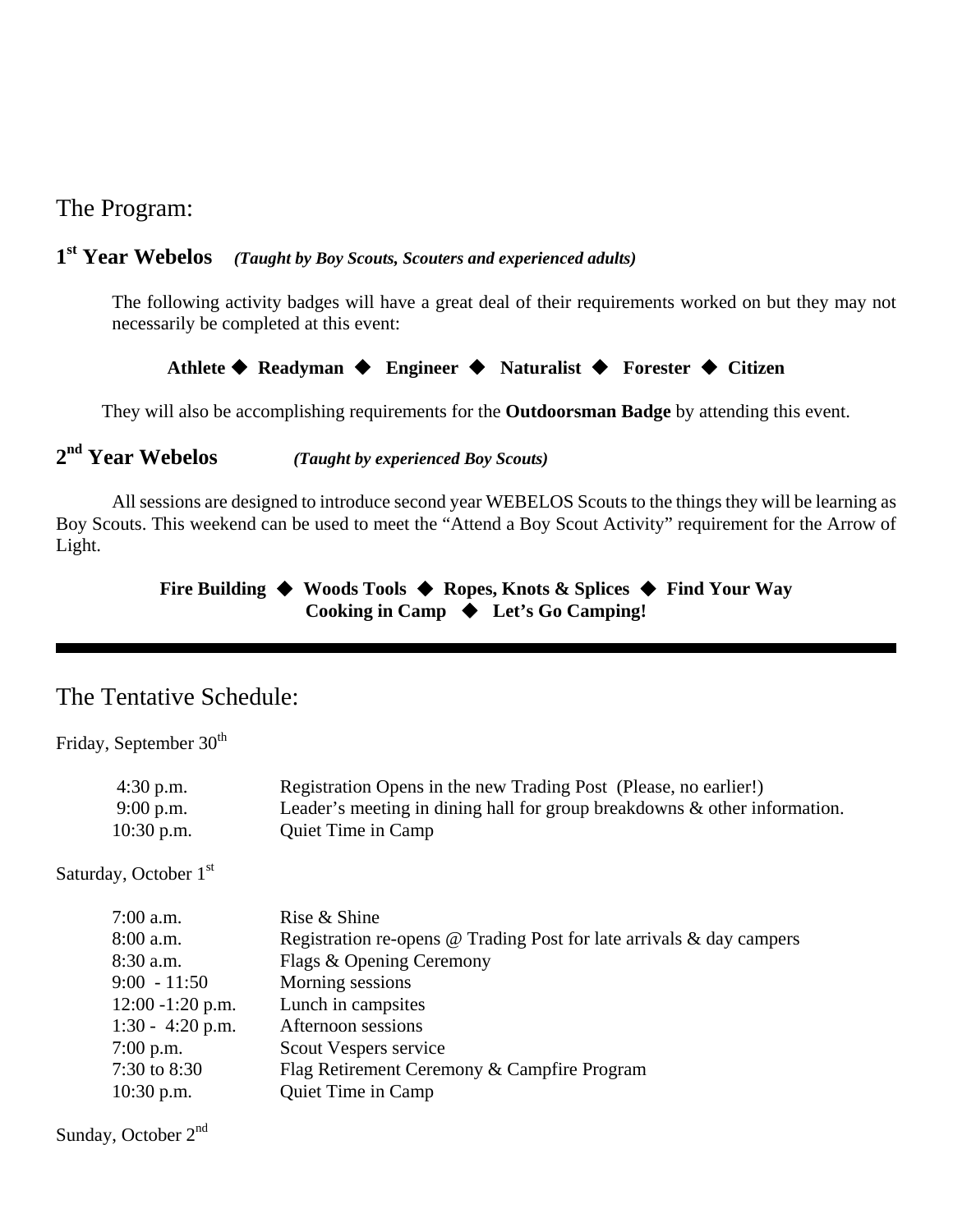The troops expected to participate in this years event are:

## **T 16 - Pavilion**; **T 21 - Le Roy; T 26 - Avon; T 29 - Lima; T 31 - Bergen;**

#### **T 33 - Warsaw; T 45 - Perry**; **VC 1862 - Perry**

#### GENERAL WEEKEND INFORMATION

**Registration:** Registration will be in the new trading post all weekend. Event HQ's will be in the Director's cabin. Vehicles entering camp **MUST STOP** in the parade field and check in before entering the camping area. You will be advised of site availability and allowed to enter the camping area to select your site or sites depending on the number of people with your group. Once you've decided on a site PLEASE have a unit leader return to the trading post to let us know where you are and complete the unit registration. Registrations will be accepted by packs only. No individual or separate den registrations will be accepted. Please note the following:

- All Webelos Scouts, leaders, parents, siblings and other's attending this activity **MUST PAY** and be listed on the registration **form. There are NO exceptions to this rule.**
- · Make checks payable to the Iroquois Trail Council, BSA and indicate Activity # 213 Registration on the memo line.
- · Patches and unit participation streamers will not be available until after the event. Tentatively at the November Roundtables.
- · Staff will be using **FRS** radios this weekend. The staff channel will be announced at leaders meeting Friday evening.

For Emergency Use Only: The number at camp is (585) 567-8626. Camp phones are not for general use. Important outside calls may be allowed if you are using a valid personal calling card! Please note that cell phone coverage at camp is not guaranteed.

#### **Do's and Don'ts of Webelos Woods**:

- · Things the pack should bring are: pack flags or a sign identifying your unit and community, food for attendees (If not supplied individually), trash bags and firewood.
- · Things Scouts and parents should bring (as a minimum) are: A big smile and positive attitude, Rain Gear! (Sorry, there are no guarantees on weather conditions), tent, sleeping bags, air mattress/sleeping pad, water bottles & clothing appropriate to weather, flash light (with extra batteries), pocket knife (MANDATORY - Webelos Scouts Must have a Whittlin' Chip to carry), the Webelos Handbook and food, if not provided by pack.. 2<sup>nd</sup> year Webelos should bring a compass (if you have one) and a 3 ft. piece of rope (cotton or nylon clothes line works great) for knot tying in the morning session.
- · **Things you should NOT bring are**: Footballs, Archery Equipment, Firearms, air rifles, electronic/video games, tv's, radios or paint ball equipment. The use and possession of **Alcoholic beverages**, **tobacco products & illegal substances** is prohibited on all Scout reservations. Individuals who violate this prohibition may be asked to leave immediately, no fees will be refunded.

**Water and Facilities:** The camp has clean, lighted facilities available within the main camp. Portable facilities will be located in the camping area. Please! Help us keep them clean! Fresh water will be available on the pool house porch. DO NOT use this area to wash dishes and please remember to dispose of all waste water properly. The Wiscoy Creek located adjacent to the camping area is a protected trout stream.

**Camping:** All camp sites are assigned on a first come, first served basis. No advance reservations can be accepted. To stake a claim to "your site", you should have someone there when registration opens at 4:30 p.m. All vehicles must park in the center of the campground. No vehicles may be parked within a campsite. Depending on the weather conditions that weekend it may be necessary to restrict the location of certain types of camping equipment (iron tepees, etc.). We will advise you of any problems upon your arrive Friday evening. Please note that no Cub Scout packs will be allowed to camp on "the hill". These sites are being used by our staff troops.

**Trading Post:** The Trading Post will be open Saturday. Times will be announced at the leaders meeting on Friday evening and will also be posted on the building. It will carry the usual line of Scouting related items.

**Campfires:** All campfires must be contained within a pit or fire ring. If you dig a pit, keep the dirt to one side so you can refill the hole before you leave. Have two #10 cans full of water close to the fire pit at all times. You should bring firewood with you. None will be supplied by the camp. Your Scouts may scavenge the adjacent woods for branches, logs, etc. that are lying on the ground. No cutting of standing trees, dead or alive, on camp property is allowed. Before you leave please stack all unburned wood next to the filled fire pit. It will be collected for later use in the camp facilities.

**Parking:** No vehicles will be allowed to move within the main camp on Saturday. All Saturday arrivals (including Day Campers) will have to park in the grassy area leading up to the old rifle/archery range. You will have to carry all supplies into camp from there. Consideration should be given as to how you will move your supplies. **The camp is closed to all vehicles** to insure the safety of our campers. **There will be No Parking allowed in the area adjacent to the camp bridge all weekend**. This area will be used for program on Saturday.

**Dining Hall:** The dining hall will be off limits to all campers and non-staff members at the conclusion of the leaders meeting on Friday night. The traditional bottomless coffee pot will be kept in the Trading Post until noon. Please note that this service is for Adults Only! Scouts and siblings present should carry water or other refreshments with them. We strongly encourage all adults to bring their own coffee cups as it is difficult and expensive to keep an unlimited supply available for your use. Please help us keep the cost of this event reasonably priced for our